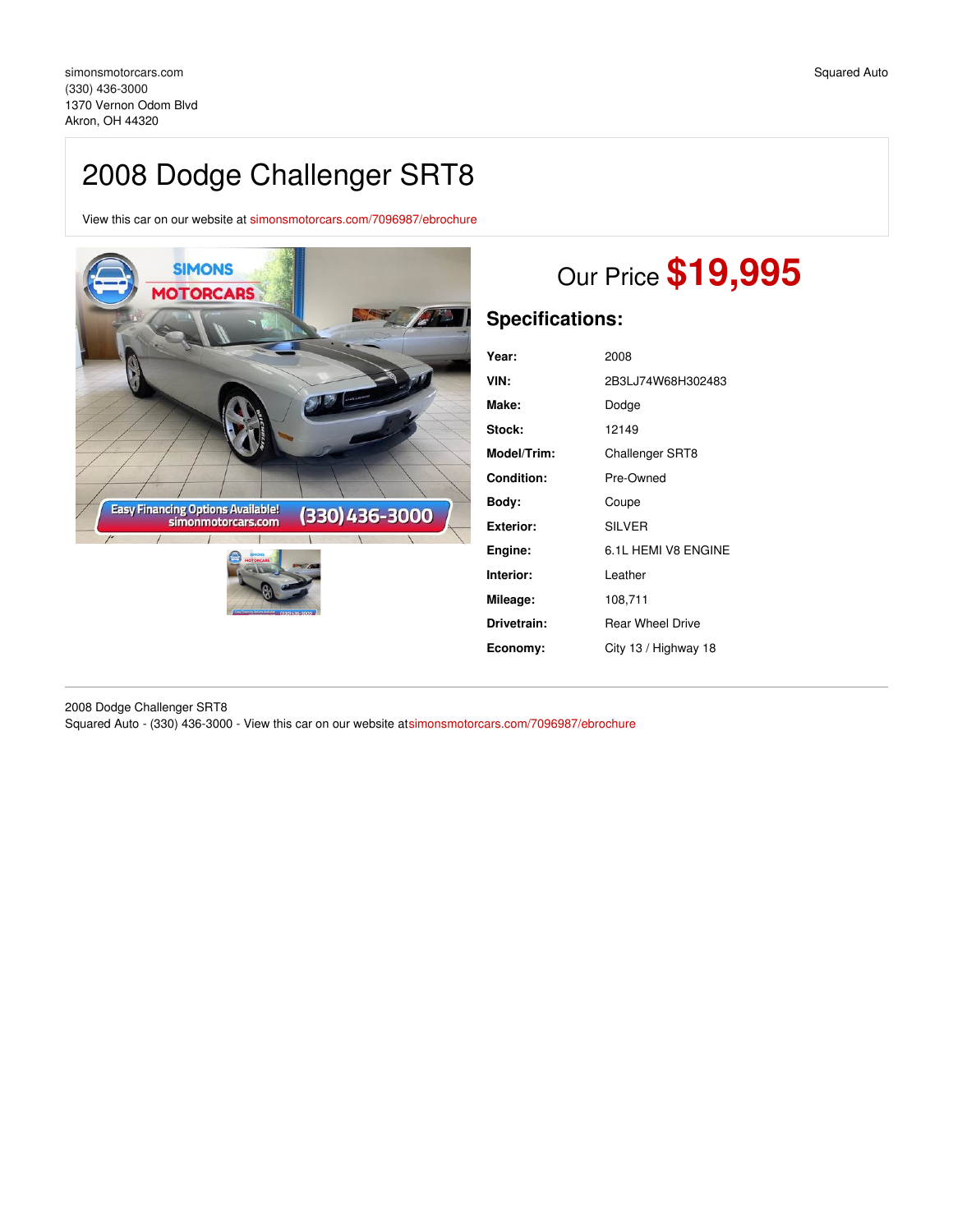

#### 2008 Dodge Challenger SRT8

Squared Auto - (330) 436-3000 - View this car on our website a[tsimonsmotorcars.com/7096987/ebrochure](https://simonsmotorcars.com/vehicle/7096987/2008-dodge-challenger-srt8-akron-oh-44320/7096987/ebrochure)

## **Installed Options**

### **Interior**

- Leather seat trim
- Front heated bucket seats-inc: 6-way pwr driver seat, driver & passenger manual lumbar
- Rear 60/40 split-folding bench seat-inc: armrest w/cupholder
- Floor console-inc: fore/aft slide armrest, 12V pwr outlet- Floor carpet
- Front/rear floor mats- Tilt/telescopic leather-wrapped steering wheel w/audio controls
- Instrument cluster-inc: display screen, tachometer, speedometer- Vehicle info center
- Traveler/mini trip computer- Temp & compass gauge- Tire pressure monitoring display
- Pwr accessory delay- Pwr windows w/front 1-touch down- Speed-sensitive pwr locks
- Keyless entry w/keyless go- Universal garage door opener- Speed control- Tip start
- UConnect hands-free communication- Pwr trunklid release- Security alarm
- Sentry Key theft deterrent system
- AM/FM stereo w/6-disc CD/DVD/MP3 player-inc: (13) Kicker SRT high performance speakers, 200-watt Kicker SRT subwoofer, 322-watt Kicker SRT amplifier, Sirius satellite radio w/ (1) year of service \*N/A in HI or PR\* \*Limited service in AK\*
- Rear window antenna- Air conditioning w/front/rear climate control outlets
- Rear window defroster- Cell phone storage- Auto-dimming rearview mirror w/microphone
- Visors w/illuminated mirrors- Passenger assist handle
- Lighting-inc: illuminated entry, front reading/map lights, rear courtesy lamps, trunk lamp
- Leather-wrapped shift knob- Cargo compartment dress-up

#### **Exterior**

- Striped hood w/functional hood scoop- Rear spoiler- Body-color fascias
- Satin chrome grill- Automatic HID headlamps- Fog lamps- Solar control glass
- Body-color pwr heated mirrors w/fold-away- Variable-intermittent wipers
- Bright fuel filler door- Body-color door handles

#### **Safety**

- Leather seat trim